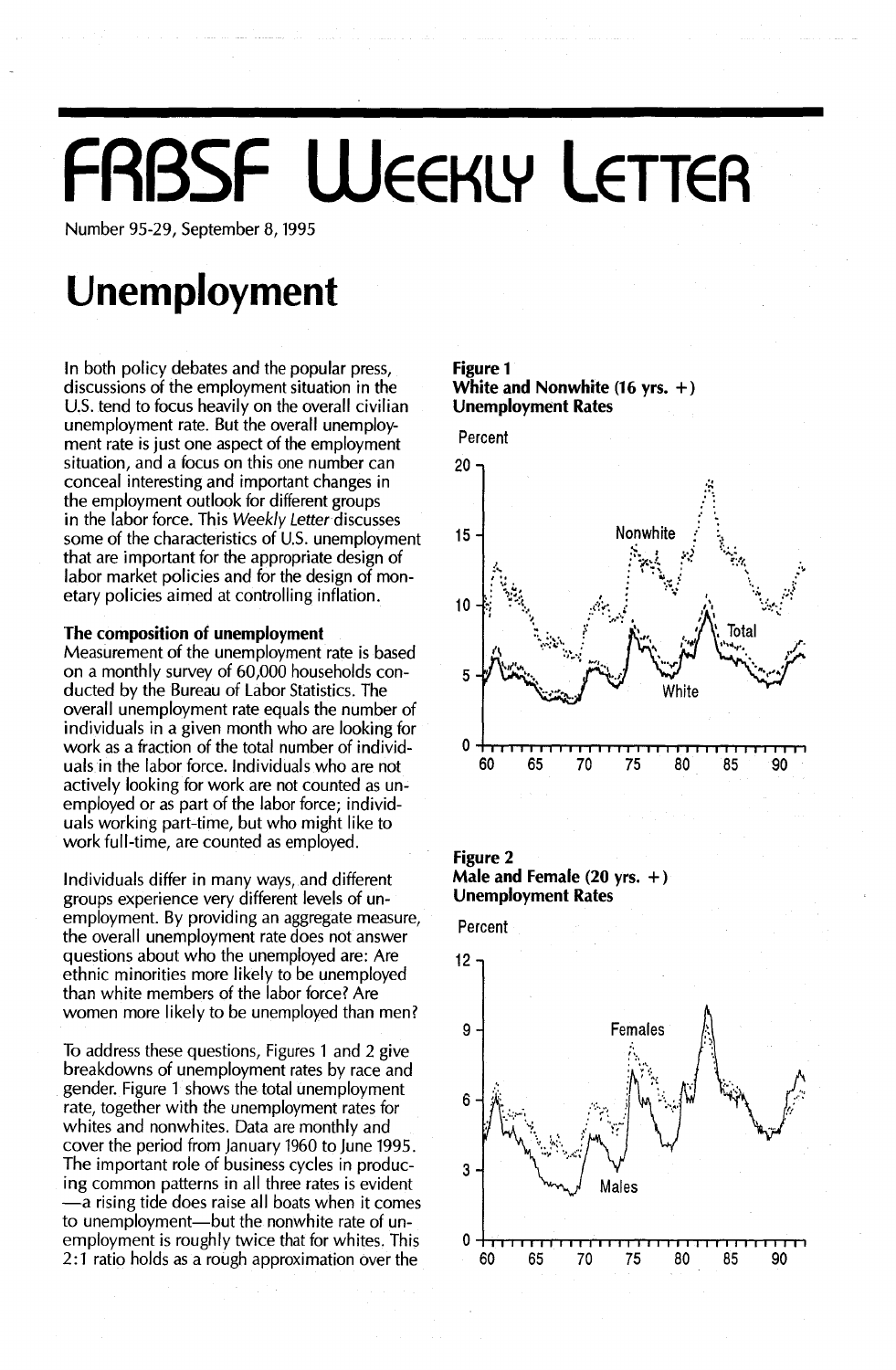## FRRSF

entire 35~year period shown. The vast changes in social and legal structures in the U.S. that have affected the economic opportunities of nonwhites have failed to make a dent in this 2:1 relationship.

Figure 2 shows the unemployment rates for males and females over 20 years old. In contrast to the data on race differences in Figure 1, gender differences in unemployment rates have changed significantly over the past 35 years. During the 1960s and 1970s, the female unemployment rate averaged over 30 percent higher than the male rate. But labor market trends during the 1980s and 1990s have seen this gap narrow and even reverse. Unfortunately, the convergence of male and female unemployment rates did not occur as a result of the female rate falling to the lower levels previously experienced by males. Instead, as Figure 2 shows, the male rate rose, both absolutely and relative to the female rate, during the 1980 recession, and has remained roughly equal to the female rate ever since. In fact, during the first half of the 1990s, the unemployment rate for females over 20 years of age has averaged less than that for the corresponding group of males (5.5 percent versus 5.9 percent).

#### **The duration of unemployment**

Unemployment rates provide one measure of labor market conditions, and another is the *duration* of unemployment, that is, how long an individual remains unemployed. The average (mean) duration of unemployment during the first six months of 1995 was 16.9 weeks.

Duration is a useful measure of labor market conditions. Because the overall unemployment rate represents an average of the number of individuals who experience some unemployment, weighted by the length of time they are unemployed, the same overall unemployment rate could occur if many people experience short spells of unemployment *or* if a much smaller number experience very long spells of unemployment. Job training and placement policies might have little impact on unemployment if unemployment spells are already quite short, while such programs might have a major impact if unemployment arises predominately from long spells of joblessness.

The solid line in Figure 3 shows mean duration since 1960. Duration clearly fluctuates with the business cycle: During recessions, total unemployment rises and the average length of a spell of unemployment increases, and in expansions,

**Unemployment Duration**





the opposite occurs. Since 1969, average duration has trended upwards. While unemployment for the first six months of 1995 averaged 5.6 percent, the same as the average rate for 1972, mean duration in 1995 has averaged almost 17 weeks while it was only 12 weeks in 1972. In 1972, almost half (46 percent) of the unemployed had been without jobs for under five weeks; in 1994, this figure was only about a third (34 percent). In contrast, the fraction of people who had been unemployed for more than 27 weeks was 16 percent in 1972 and 20 percent in 1994. Thus, the same overall unemployment rate today corresponds to more long-term unemployment than it did earlier.

The dotted line in Figure 3 shows *median* duration since 1967, which, many have argued, is a more appropriate focus than *average* duration of unemployment. By definition, half of all unemployment spells will be shorter than the median duration and half will be longer. During the first half of 1995, the median duration was 8.1 weeks; in other words, half of all completed spells of unemployment were less than 8.1 weeks in length.

If a small fraction of the unemployed experience very long periods of unemployment while most unemployed are unemployed for only short periods, the mean duration will exceed the median duration. Median duration is, in fact, significantly less than mean duration in the U.S. In 1994, for example, mean duration was almost nineteen weeks while the median duration was only nine weeks and one third of all spells of unemployment lasted less than five weeks. Thus, U.S. unemployment tends to consist of a large number of relatively short spells of unemploy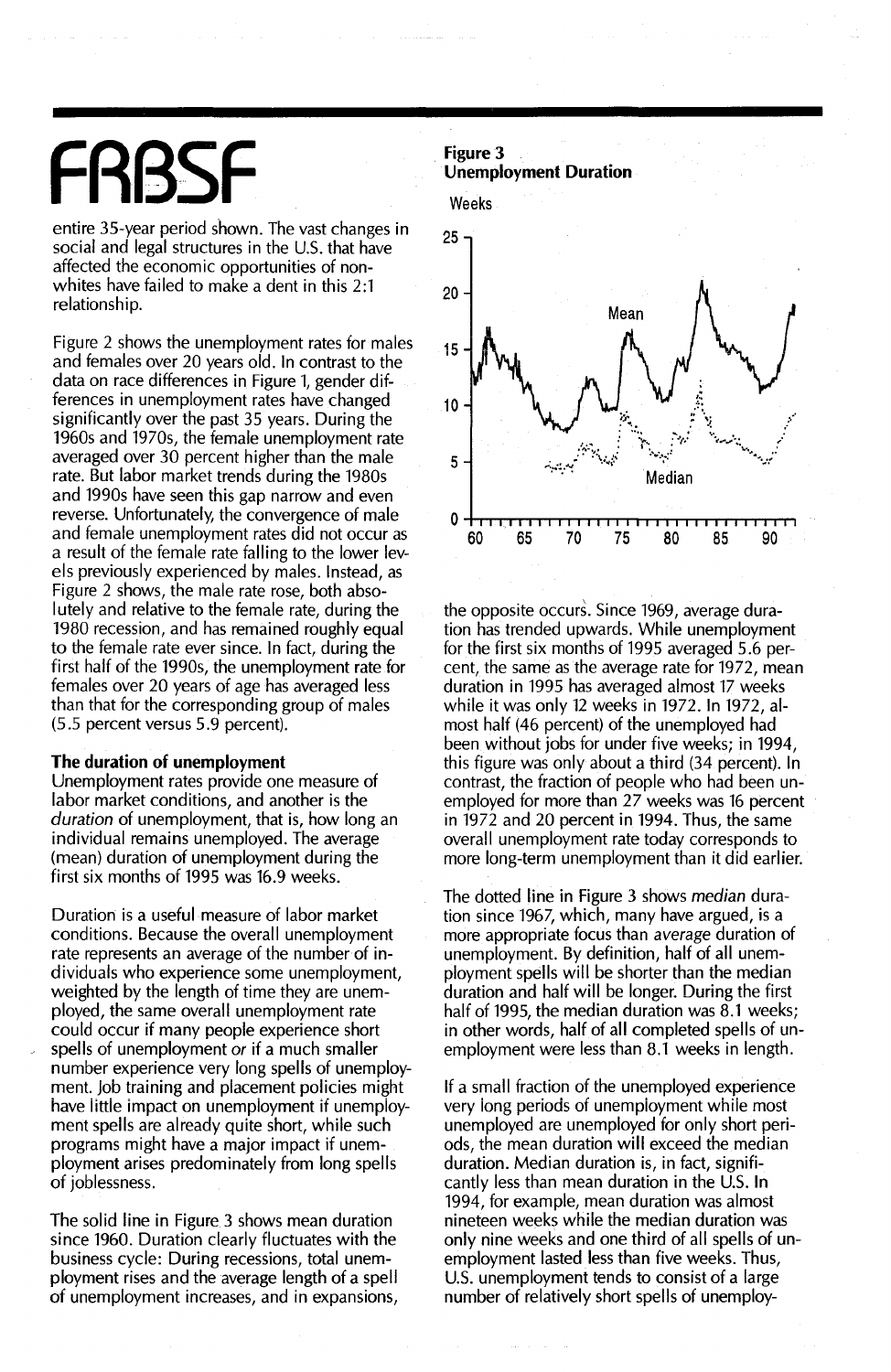ment combined with a smaller number of very long spells of unemployment. However, a spell of unemployment may not end because the individual has found a job. Analyzing data from 1974, Clark and Summers (1979) concluded that almost half of all spells of unemployment ended because the unemployed worker withdrew from the labor force.

Comparing Figures 1 and 3 reveals some important developments in U.s. labor markets in the 1990s. The overall unemployment rate generally has declined during the last three years. Earlier experience would have suggested that both the mean and median duration of unemployment would have followed a similar path. But Figure 3 shows that after rising sharply during the 1990 recession, the duration measures remained high after 1992 even though the overall unemployment rate was falling. This suggests the growing importance of long-term unemployment in the U.S.

#### The natural rate

Labor market conditions are one factor considered by the Fed in deciding on the appropriate stance of monetary policy. While popular discussions tend to focus on the overall unemployment rate, it is the relationship between the actual rate and the economy's so-called natural rate that most economists believe is critical for judging short-term changes in inflationary pressures. The natural rate is the long-term average unemployment rate, and it depends on the microeconomic structure of the labor market, the supply of workers and their skills, and the economy's production technology. One recent estimate places the U.S. natural rate at about 61/4 percent (Weiner 1993).

The natural rate plays an important role in the conduct of monetary policy, since sustained periods with unemployment below the natural rate are typically associated with increases in the rate of inflation. Thus, comparisons between the actual overall unemployment rate and the estimated natural rate can provide an indication of the likelihood of inflationary pressures in the economy. As unemployment falls below the natural rate, labor markets tighten, and upward pressures on wages and prices build.

The inflationary effects of economic expansions will depend, in part, on the responsiveness of

wages to tightening labor markets. And the degree of tightness in labor markets associated with a given overall unemployment rate may vary over time. For example, if the long-term unemployed exert less downward pressure on wages and prices, perhaps due to more marginal attachment to the labor force or to concentration in low-wage or minimum-wage occupations, changes in the distribution of unemployment between shortterm and long-term unemployment can affect inflationary pressures. If short-term unemployment falls while long-term unemployment rises, there might be increased pressures on wages even though the overall unemployment rate may have remained unchanged. Thus, changes in such factors as the distribution of unemployment between long-term and short-term spells can provide signals about potential shifts in the natural rate that can usefully supplement the information contained in the actual rate of unemployment.

#### **Conclusions**

Even though overall unemployment in the U.S. is now at levels similar to those of the early 1970s, just prior to the first oil price shock, the composi tion of unemployment has changed. Unemployment among males is much higher, for example. And the duration of unemployment, whether measured as the mean or the median, has risen dramatically. Long-term unemployment appears to be a more serious problem than it was in the early 1970s, even though average unemployment is roughly the same. One aspect of U.S. unemployment that has not changed is the ratio of nonwhite to white unemployment; nonwhites continue to have rates of unemployment that are roughly twice the level experienced by whites.

> Carl E. Walsh UC Santa Cruz Visiting Scholar, FRBSF

#### References

Weiner, S. 1993. "New Estimates of the Natural Rate of Unemployment." FRB Kansas City Economic Review 4, pp. 53-69.

Opinions expressed in this newsletter do not necessarily reflect the views of the management of the Federal Reserve Bank of San Francisco, or of the Board of Governors of the Federal Reserve System. Editorial comments may be addressed to the editor or to the author. Free copies of Federal Reserve publications can be obtained from the Public Information Department, Federal Reserve Bank of San Francisco, P.O. Box 7702, San Francisco 94120. Phone (415) 974-2246, Fax (415) 974-3341. *Weekly Letter* texts and other FRBSF publications and data are available on FedWest Online, a public bulletin board service reached by setting your modem to dial (415) 896-0272.

Clark, K.B., and L.H. Summers. 1979. "Labor Market Dynamics and Unemployment: A Reconsideration." Brookings Papers on Economic Activity 1, pp. 13-60.